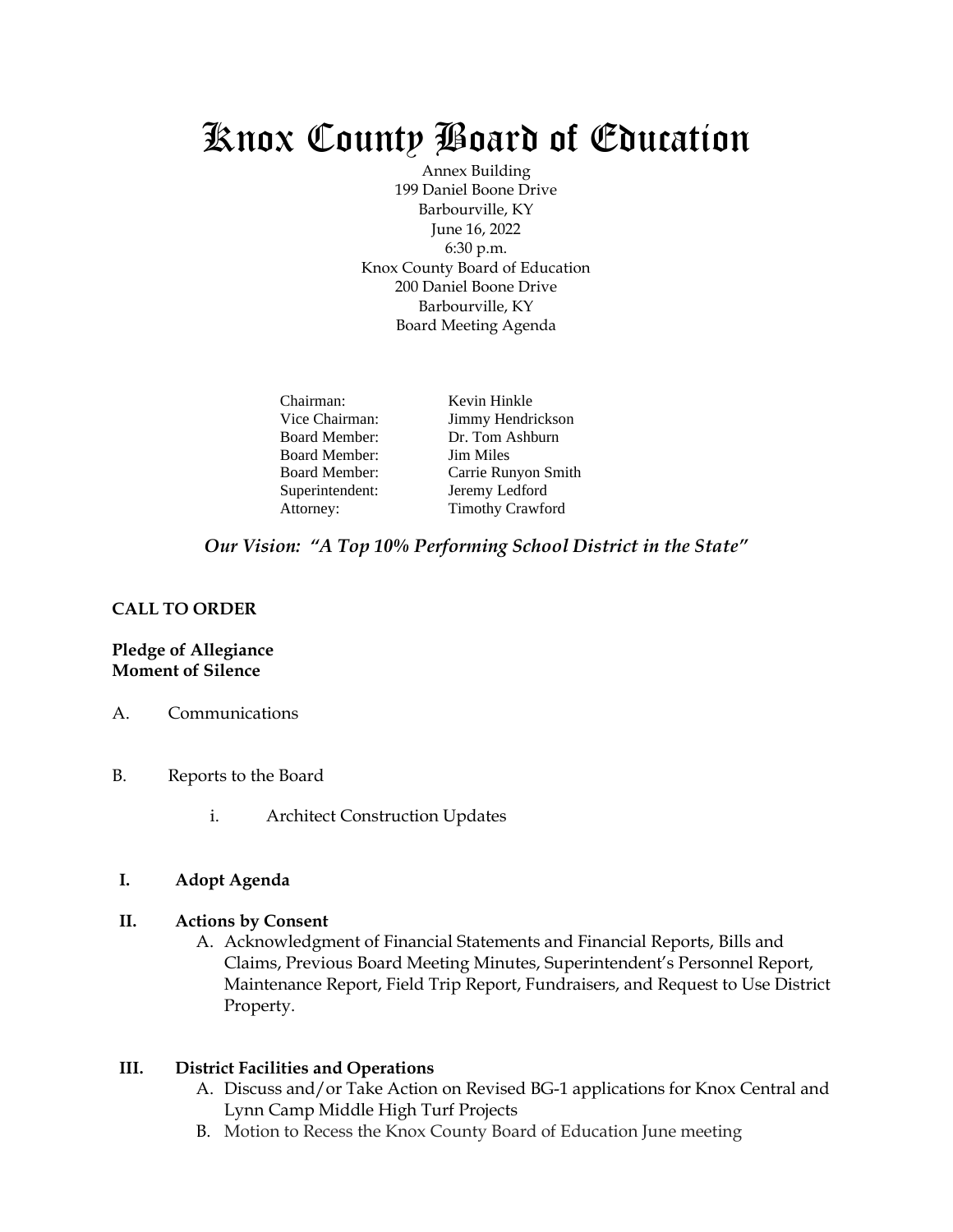- C. Motion to call to order the meeting of the Knox County School District Finance Corporation
- D. Motion to confirm officers
- E. Motion to adopt a resolution authorizing the issuance of revenue bond for Knox Central High School and Lynn Camp High School Turf field projects
- F. Motion to adjourn the Knox County School District Finance Corporation meeting
- G. Motion to return from recess the Knox County Board of Education June Meeting
- H. Discuss and/or Take Action on Approval to transfer \$150,000 to Committed Other for Buses
- I. Discuss and/or Take Action to Restrict Sick Leave Payable in the amount of \$183,000 at June 30,2022 in General Fund Balance Sheet Account (10-8732) in accordance with KRS 157.420
- J. Discuss and/or Take Action on Renewal of Property, Liability, Inland Marine, Crime, Auto, and Umbrella with EMC
- K. Discuss and/or Take Action on Workers Compensation Policy Renewal with KEMI for 2022-2023
- L. Discuss and/or approve Action on Bids for Supplies and Services for the 2022- 2023 School Year
- M. Discuss and/or Take Action on Renewal of Tyler Forms MUNIS Contract for FY23
- N. Discuss and/or Take Action on Federal Cash Statement of Assurance for FY23
- O. Discuss and/or Take Action on the Copier Contract Agreements
- P. Discuss and/or Take Action to Authorize the Superintendent to advertise for Request for Proposals for Construction Management Services for the Knox County CTC - Addition Renovation Project
- Q. Discuss and/or Take Action on Cyber Insurance Coverage for 2022-2023
- R. Discuss and/or Take Action on Pay Application #1 for the Knox County Synthetic Turf Fields
- S. Discuss and/or Take Action on Staffing

## **IV. Governance and Leadership**

- A. Discuss and/or Take Action on July Board Meeting Date
- B. Discuss and/or Take Action on 2022-2023 Student Handbook and Policies second and final reading
- C. Discuss and/or Take Action on KSBA Annual Policy Update #45 one time reading per Board Policy 01.5
- D. Discuss and/or Take Action on first and only reading of KSBA Procedure Update #26
- E. Discuss and/or Take Action on 2022-2023 Employee and Substitute Handbooks (First and only reading per Board Policy 01.5)
- F. Discuss and/or Take Action on reimbursement for pre-employment screenings in 2022-2023

# **V. Teaching and Learning**

- A. Discuss and/or Take Action on Memorandum of Agreement for Read to Achieve grant FY23-FY24
- B. Discuss and/or Take Action on D Subpart 1 Title I Grant between Knox County Board of Education and Department of Juvenile Justice